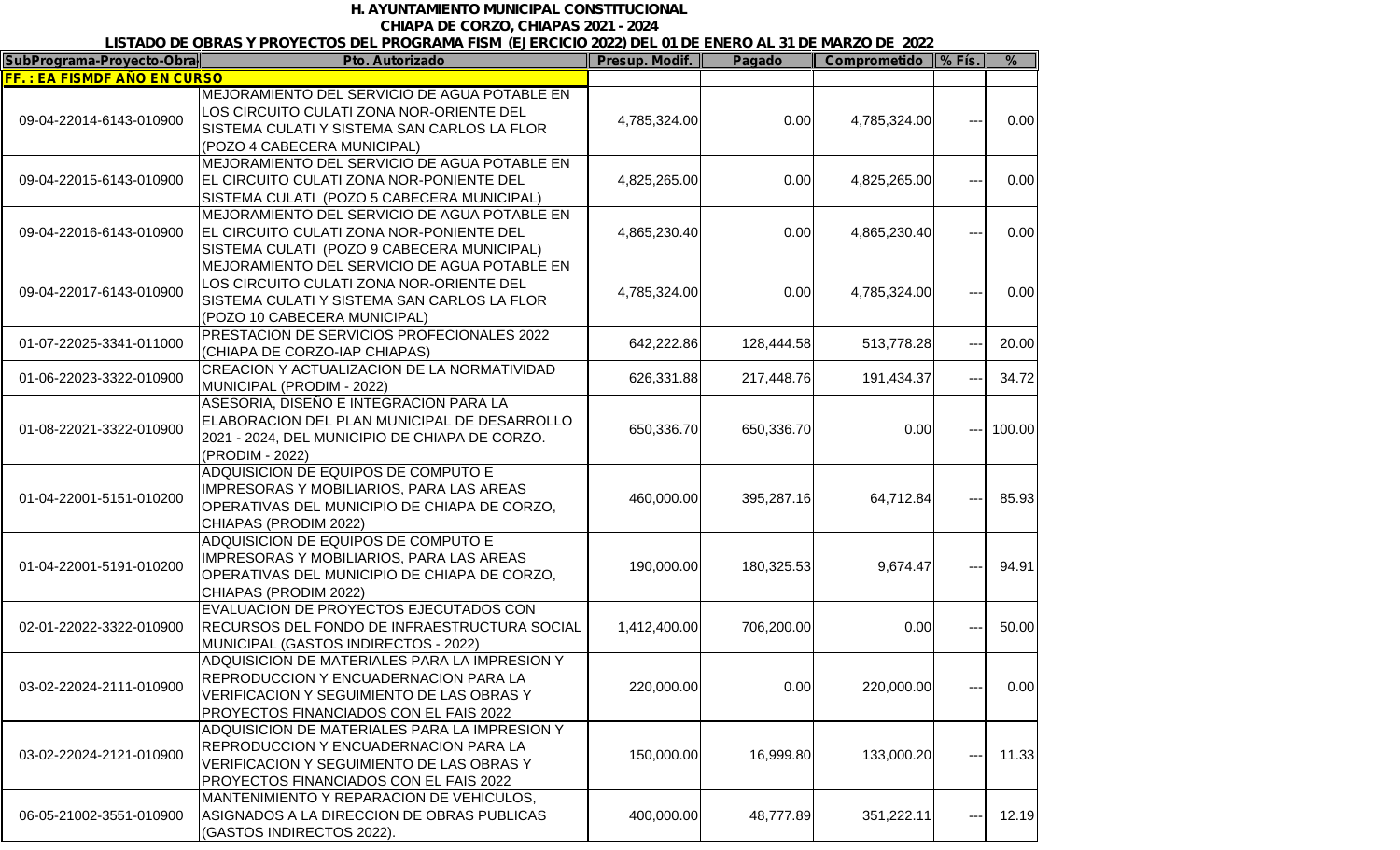| 07-06-22003-3251-010900 | ARRENDAMIENTO DE VEHICULOS, PARA LA<br>VERIFICACION Y EL SEGUIMIENTO DE LAS OBRAS<br>REALIZADAS CON RECURSOS DEL FAIS (GASTOS<br><b>INDIRECTOS 2022)</b> | 420,000.00    | 0.00         | 420,000.00    | ---               | 0.00 |
|-------------------------|----------------------------------------------------------------------------------------------------------------------------------------------------------|---------------|--------------|---------------|-------------------|------|
| 20-01-22019-6141-010900 | PAVIMENTACION DE CALLES CON CONCRETO<br>HIDRAHULICO (COL. JULIAN GRAJALES)                                                                               | 3,348,428.22  | 0.00         | 3,348,428.22  | $\frac{1}{2}$     | 0.00 |
| 20-01-22006-6141-010900 | PAVIMENTACION DE CALLES CON CONCRETO<br>HIDRAHULICO (COL. SALVADOR URBINA)                                                                               | 3,028,501.91  | 0.00         | 3,028,501.91  | $---$             | 0.00 |
| 20-01-22009-6141-010900 | PAVIMENTACION DE CALLES CON CONCRETO<br>HIDRAHULICO (COL. SANTA CECILIA)                                                                                 | 2,278,399.28  | 0.00         | 2,278,399.28  | $---$             | 0.00 |
| 20-01-22012-6141-010900 | PAVIMENTACION DE CALLE CON CONCRETO MIXTO<br>(RIBERA CUPIA)                                                                                              | 3,114,323.46  | 0.00         | 3,114,323.46  | $\qquad \qquad -$ | 0.00 |
| 20-01-22013-6141-010900 | PAVIMENTACION DE CALLE CON CONCRETO MIXTO<br>(COL. PEDREGAL SAN ANGEL)                                                                                   | 1,970,827.58  | 0.00         | 1,970,827.58  | $---$             | 0.00 |
| 20-01-22020-6141-010900 | PAVIMENTACION DE CALLES CON CONCRETO<br>HIDRAHULICO (COL. EL RECUERDO)                                                                                   | 2,586,438.79  | 0.00         | 2,586,438.79  | $\frac{1}{2}$     | 0.00 |
| 20-01-22008-6141-010900 | PAVIMENTACION DE CALLES CON CONCRETO<br>HIDRAHULICO (COL. NUCATILI)                                                                                      | 3,683,440.28  | 0.00         | 3,683,440.28  | $\frac{1}{2}$     | 0.00 |
| 20-01-22004-6141-010900 | PAVIMENTACION DE CALLES CON CONCRETO<br>HIDRAHULICO (COL. SAN JUAN NUEVO PARAISO)                                                                        | 2,173,587.17  | 0.00         | 2,173,587.17  | $---$             | 0.00 |
| 20-01-22007-6141-010900 | PAVIMENTACION DE CALLES CON CONCRETO<br>HIDRAHULICO (COL. PLAYA VISTA)                                                                                   | 2,613,130.79  | 0.00         | 2,613,130.79  | $\qquad \qquad -$ | 0.00 |
| 20-01-22010-6141-010900 | PAVIMENTACION DE CALLES CON CONCRETO<br>HIDRAHULICO (COL. LAS FLECHAS)                                                                                   | 2,494,302.73  | 0.00         | 2,494,302.73  | $\sim$ $\sim$     | 0.00 |
| 20-01-22005-6141-010900 | PAVIMENTACION DE CALLES CON CONCRETO<br>HIDRAHULICO (COL. SANTO DOMINGO I)                                                                               | 3,045,237.36  | 0.00         | 3,045,237.36  |                   | 0.00 |
| 20-01-22018-6141-010900 | PAVIMENTACION DE CALLES CON CONCRETO<br>HIDRAHULICO (COL. DELICALVARIO)                                                                                  | 2,141,885.96  | 0.00         | 2,141,885.96  | $---$             | 0.00 |
| 16-02-22011-6144-010900 | AMPLIACION DE LA RED DE ENERGIA ELECTRICA (COL.<br>3 DE MARZO)                                                                                           | 4,047,681.12  | 0.00         | 4,047,681.12  | $---$             | 0.00 |
|                         |                                                                                                                                                          | 60,958,619.49 | 2,343,820.42 | 57,691,150.32 |                   |      |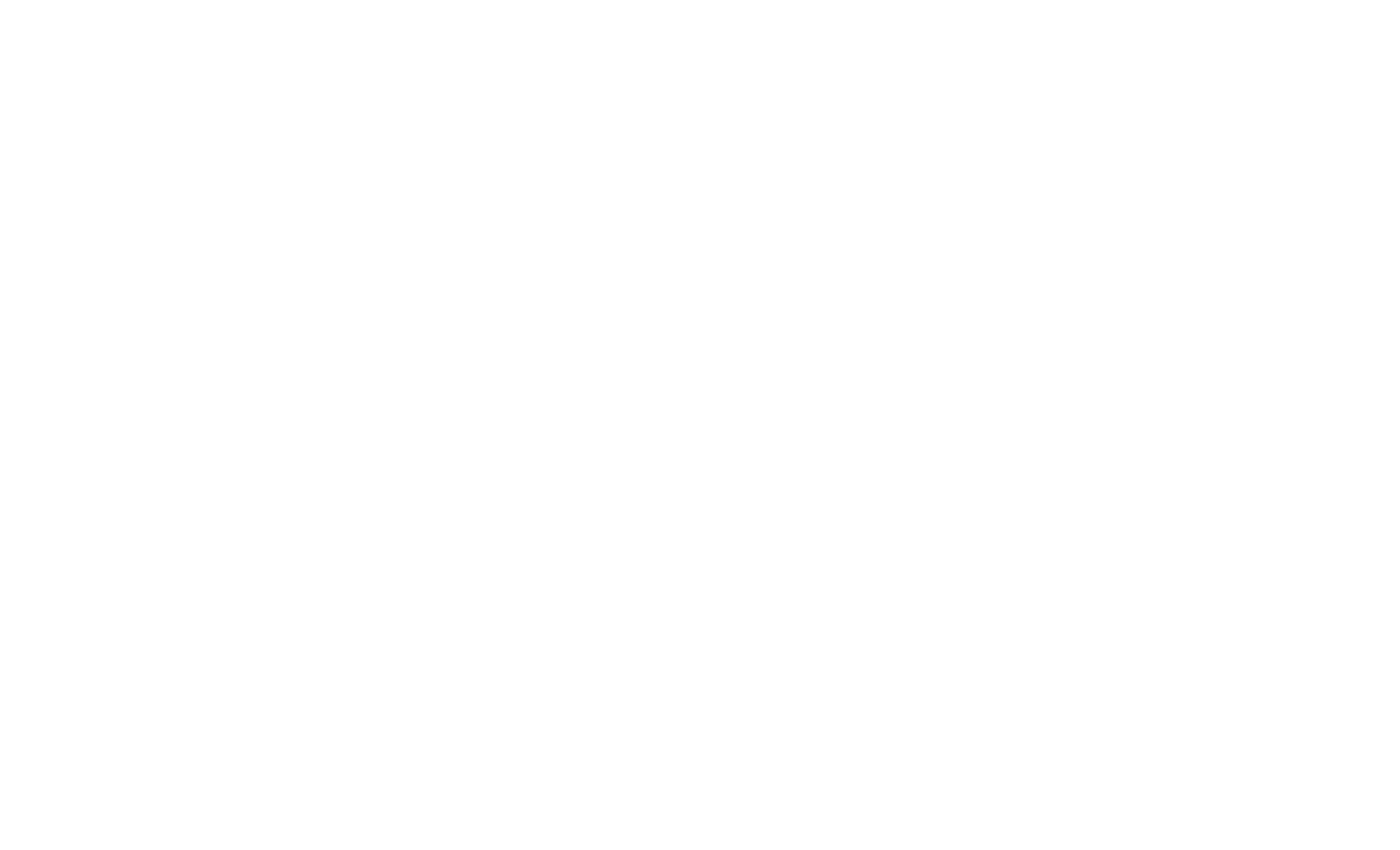## *H. AYUNTAMIENTO MUNICIPAL CONSTITUCIONAL CHIAPA DE CORZO, CHIAPAS 2021 - 2024 LISTADO DE OBRAS Y PROYECTOS DEL PROGRAMA FAFM (EJERCICIO 2022) DEL 01 DE E*

| SubPrograma-Proyecto-<br><b>Obra-Partida-Area</b> | <b>Pto. Autorizado</b>                                                                                                                                                     | Presup.<br>Modif. |
|---------------------------------------------------|----------------------------------------------------------------------------------------------------------------------------------------------------------------------------|-------------------|
| <b>FF.: FA FORTAMUNDF ANO EN CURSO</b>            |                                                                                                                                                                            |                   |
| 01-02-04007-1134-020102                           | CONTRATACION DE PERSONAL PARA LA UNIDAD DE<br>PROTECCION CIVIL MUNICIPAL.                                                                                                  | 4,508,146.76      |
| 01-02-04012-1221-020102                           | CONTRATACION DE JORNALEROS EN LA TEMPORADA DE<br>INCENDIOS (ENERO - MARZO) 2022.                                                                                           | 601,323.10        |
| 01-02-04021-1221-020102                           | CONTRATACION DE BRIGADISTAS PARA APOYAR EN EL<br>PROGRAMA DE VACUNACION ANTICOVID.                                                                                         | 172,352.88        |
| 01-02-04036-2541-020102                           | EQUIPAMIENTO DE LA UNIDAD MUNICIPAL DE PROTECCION<br><b>CIVIL</b>                                                                                                          | 9,174.01          |
| 01-02-04036-2551-020102                           | EQUIPAMIENTO DE LA UNIDAD MUNICIPAL DE PROTECCION<br><b>CIVIL</b>                                                                                                          | 3,499.00          |
| 01-02-04022-2611-020102                           | SUMINISTRO DE COMBUSTIBLE PARA VEHICULOS DE<br>PROTECCION CIVIL MUNICIPAL.                                                                                                 | 945,900.08        |
| 01-02-04016-3551-020102                           | MANTENIMIENTO Y REPARACION DE LOS VEHICULOS DE<br>PROTECCION CIVIL.                                                                                                        | 270,327.84        |
| 01-02-04007-3981-020102                           | CONTRATACION DE PERSONAL PARA LA UNIDAD DE<br>PROTECCION CIVIL MUNICIPAL.                                                                                                  | 90,162.94         |
| 01-02-04036-5321-020102                           | EQUIPAMIENTO DE LA UNIDAD MUNICIPAL DE PROTECCION<br><b>CIVIL</b>                                                                                                          | 55,749.99         |
| 20-01-04018-3922-011000                           | PAGO DE DERECHOS Y APROVECHAMIENTO POR<br><b>CONCEPTO DE AGUA</b>                                                                                                          | 1,498,438.00      |
| 20-02-04019-3922-011000                           | PAGO DE DERECHOS, POR DESCARGAS DE AGUAS<br><b>RESIDUALES</b>                                                                                                              | 1,529,668.00      |
| 02-02-04020-3111-020700                           | PAGO DE ADEUDO DE ENERGIA ELECTRICA A COMISION<br>FEDERAL DE ELECTRICIDAD (C.F.E.)                                                                                         | 2,424,514.00      |
| 02-01-04023-9112-011001                           | PAGO DE AMORTIZACIONES E INTERESES DEL PRESTAMO<br>DE BANOBRAS.                                                                                                            | 1,218,019.68      |
| 02-01-04023-9212-011001                           | PAGO DE AMORTIZACIONES E INTERESES DEL PRESTAMO<br>DE BANOBRAS.                                                                                                            | 143,044.10        |
| 01-02-04006-1134-020100                           | IMPULSO AL MODELO NACIONAL DE POLICIA Y JUSTICIA<br>CIVICA.                                                                                                                | 20,500,929.04     |
| 01-02-04006-3981-020100                           | IMPULSO AL MODELO NACIONAL DE POLICIA Y JUSTICIA<br>CIVICA.                                                                                                                | 410,018.58        |
| 03-06-04005-1134-020100                           | EQUIPAMIENTO DE LAS INSTITUCIONES DE SEGURIDAD<br>PUBLICA, (CONTRATACION DEL SECRETARIADO EJECUTIVO<br>DEL CONSEJO MUNICIPAL DE SEGURIDAD PUBLICA)                         | 663,576.81        |
| 03-06-04024-2611-020100                           | EQUIPAMIENTO DE LAS INSTITUCIONES DE SEGURIDAD<br>PUBLICA (ADQUISICION DE SUMINISTROS DE DE<br>COMBUSTIBLE Y MANTENIMIENTO A LOS VEHICULOS DE<br><b>SEGURIDAD PUBLICA)</b> | 3,618,647.15      |
| 03-06-04034-2711-020100                           | EQUIPAMIENTO DE LAS INSTITUCIONES DE SEGURIDAD<br>PUBLICA (ADQUISICION DE UNIFORMES Y EQUIPAMIENTO<br>PARA LA SECRETARIA DE SEGURIDAD PUBLICA)                             | 1,014,152.39      |
| 03-06-04034-2721-020100                           | EQUIPAMIENTO DE LAS INSTITUCIONES DE SEGURIDAD<br>PUBLICA (ADQUISICION DE UNIFORMES Y EQUIPAMIENTO<br>PARA LA SECRETARIA DE SEGURIDAD PUBLICA)                             | 177,897.60        |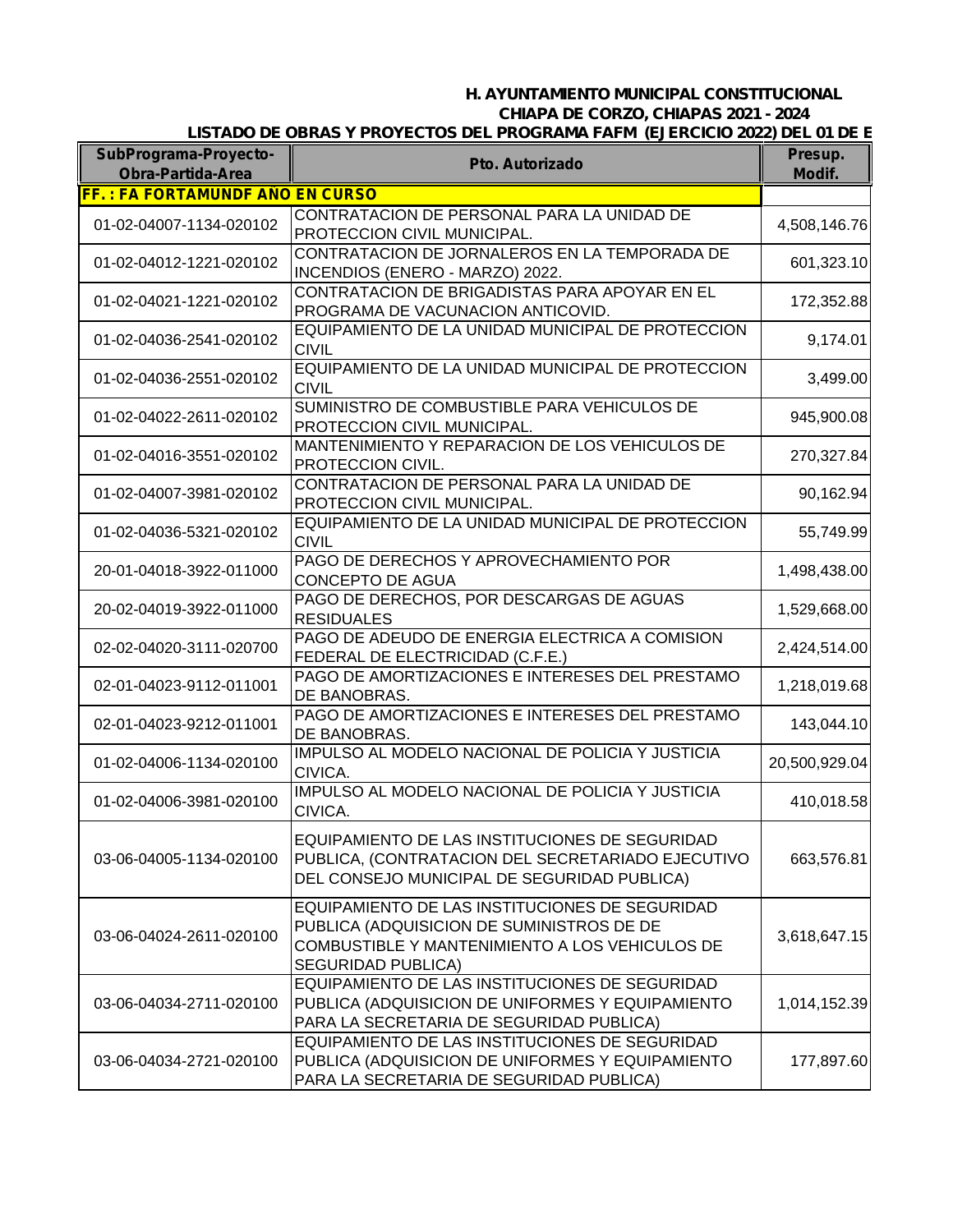| 03-06-04028-3362-020100 | EQUIPAMIENTO DE LAS INSTITUCIONES DE SEGURIDAD<br>PUBLICA (EQUIPAMIENTO A LAS UNIDADES CON NUM. ECON.<br>PMCC-030 Y PMCC-0031, ADSCRITAS A LA SECRETARIA DE<br><b>SEGURIDAD PUBLICA)</b> | 21,170.00    |
|-------------------------|------------------------------------------------------------------------------------------------------------------------------------------------------------------------------------------|--------------|
| 03-06-04024-3551-020100 | EQUIPAMIENTO DE LAS INSTITUCIONES DE SEGURIDAD<br>PUBLICA (ADQUISICION DE SUMINISTROS DE DE<br>COMBUSTIBLE Y MANTENIMIENTO A LOS VEHICULOS DE<br><b>SEGURIDAD PUBLICA)</b>               | 1,437,393.58 |
| 03-06-04005-3981-020100 | EQUIPAMIENTO DE LAS INSTITUCIONES DE SEGURIDAD<br>PUBLICA, (CONTRATACION DEL SECRETARIADO EJECUTIVO<br>DEL CONSEJO MUNICIPAL DE SEGURIDAD PUBLICA)                                       | 13,271.54    |
| 03-06-04029-5411-020100 | EQUIPAMIENTO DE LAS INSTITUCIONES DE SEGURIDAD<br>PUBLICA, (ADQUISICION Y EQUIPAMIENTO DE 01 VEHICULO<br>FRONTIER 2022 Y 01 VEHICULO CHEVROLET SILVERADO)                                | 1,207,800.00 |
| 03-06-04033-5511-020100 | EQUIPAMIENTO DE LAS INSTITUCIONES DE SEGURIDAD<br>PUBLICA, (EQUIPAMIENTO A LA UNIDAD CHEVROLET<br>SILVERADO Y LA UNIDAD NISSAN FRONTIER PARA LA<br>SECRETARIA DE SEGURIDAD PUBLICA)      | 303,342.00   |
| 03-06-04028-5651-020100 | EQUIPAMIENTO DE LAS INSTITUCIONES DE SEGURIDAD<br>PUBLICA (EQUIPAMIENTO A LAS UNIDADES CON NUM. ECON.<br>PMCC-030 Y PMCC-0031, ADSCRITAS A LA SECRETARIA DE<br><b>SEGURIDAD PUBLICA)</b> | 35,264.00    |
| 03-06-04035-5651-020100 | RED NACIONAL DE RADIOCUMINICACION (ADQUISICION DE<br>15 RADIOS MARCA KENWOOD)                                                                                                            | 60,030.00    |
| 03-06-04028-5672-020100 | EQUIPAMIENTO DE LAS INSTITUCIONES DE SEGURIDAD<br>PUBLICA (EQUIPAMIENTO A LAS UNIDADES CON NUM. ECON.<br>PMCC-030 Y PMCC-0031, ADSCRITAS A LA SECRETARIA DE<br><b>SEGURIDAD PUBLICA)</b> | 81,988.80    |
| 04-14-04001-1134-020100 | PREVENCION SOCIAL DE LA VIOLENCIA Y LA DELINCUENCIA<br>CON PARTICIPACION CIUDADANA                                                                                                       | 2,318,340.00 |
| 04-14-04001-3981-020100 | PREVENCION SOCIAL DE LA VIOLENCIA Y LA DELINCUENCIA<br>CON PARTICIPACION CIUDADANA                                                                                                       | 3,166.80     |
| 05-16-04004-1134-020100 | FORTALECIMIENTO AL SISTEMA PENITENCIARIO NACIONAL.                                                                                                                                       | 526,913.57   |
| 05-16-04004-3981-020100 | IFORTALECIMIENTO AL SISTEMA PENITENCIARIO NACIONAL                                                                                                                                       | 10,538.27    |
| 06-19-04002-1134-020100 | SISTEMA NACIONAL DE INFORMACION, BASE DE DATOS DEL<br>SNSP (PLATAFORMA MEXICO)                                                                                                           | 1,583,384.63 |
| 06-20-04003-1134-020100 | SISTEMA NACIONAL DE ATENCION DE LLAMADAS DE<br>EMERGENCIA Y DENUNCIA CIUDADANAS.                                                                                                         | 1,799,358.57 |
| 06-19-04002-3981-020100 | SISTEMA NACIONAL DE INFORMACION, BASE DE DATOS DEL<br>SNSP (PLATAFORMA MEXICO)                                                                                                           | 31,667.69    |
| 06-20-04003-3981-020100 | SISTEMA NACIONAL DE ATENCION DE LLAMADAS DE<br>EMERGENCIA Y DENUNCIA CIUDADANAS.                                                                                                         | 35,987.17    |
| 04-00-04011-1221-021401 | FORESTACION (MANTENIMIENTO DEL VIVERO MUNICIPAL)                                                                                                                                         | 1,282,693.44 |
| 07-02-04009-1134-020200 | CONTRATACION DE PERSONAL PARA LA RECOLECCION Y<br>DISPOSICION DE BASURA.                                                                                                                 | 4,069,171.45 |
| 07-02-04032-3211-020200 | DISPOSICION DE BASURA (ARRENDAMIENTO DE TERRENO)                                                                                                                                         | 1,168,110.84 |
| 07-02-04030-3251-020200 | RECOLECCION DE BASURA ( RENTA 1 CAMION VOLTEO<br>MARCA FORD Y 1 CAMION VOLTEO MARCA INTERNATIONAL)                                                                                       | 840,000.00   |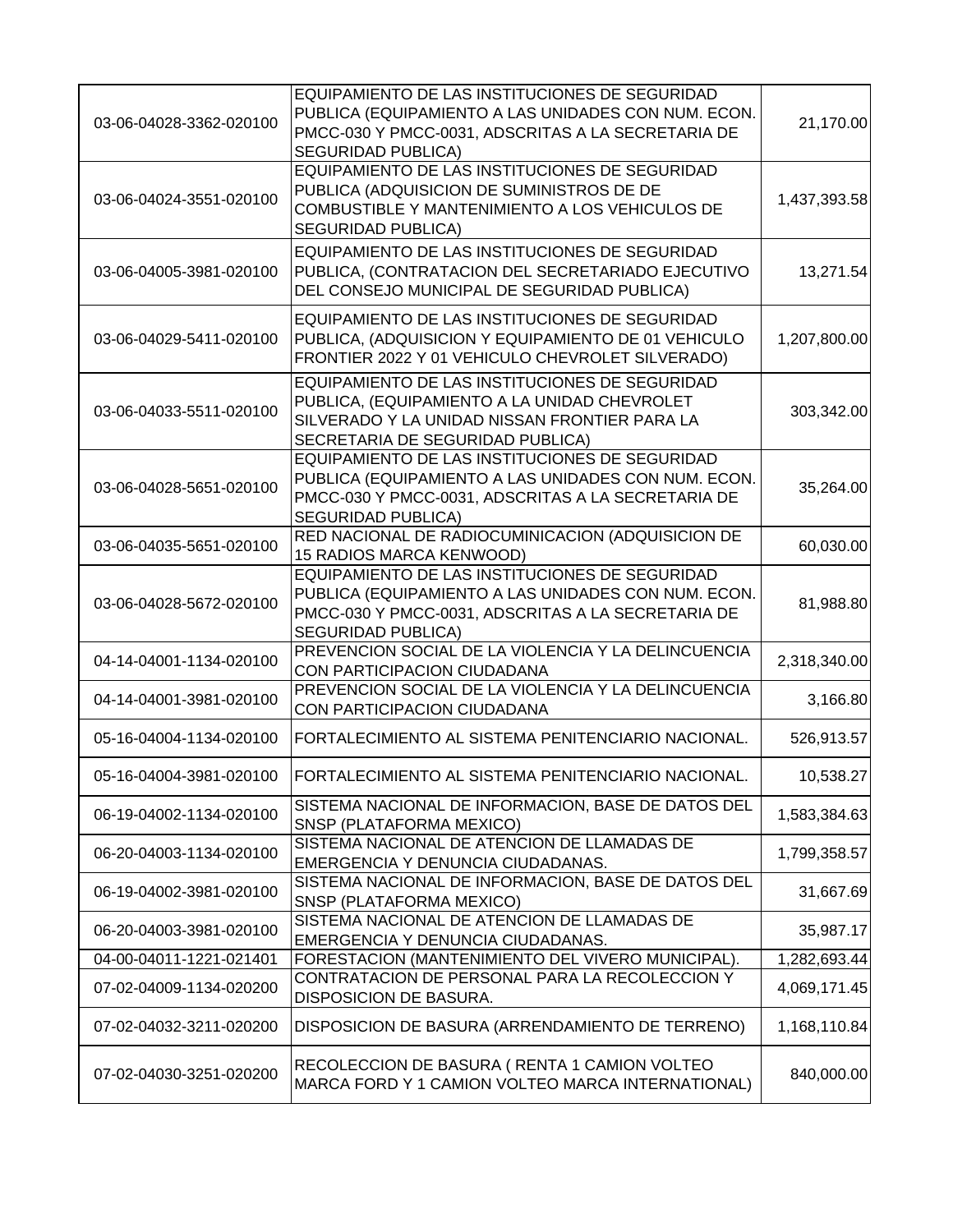|                         | DISPOSICION FINAL DE BASURA (ARRENDAMIENTO 1       |               |
|-------------------------|----------------------------------------------------|---------------|
| 07-02-04031-3251-020200 | EXCAVADORA, 1 TRACTOR PARA COMPACTAMIENTO Y 1      | 420,000.00    |
|                         | VOLTEO)                                            |               |
|                         | DISPOSICION FINAL DE BASURA (ARRENDAMIENTO 1       |               |
| 07-02-04031-3261-020200 | EXCAVADORA, 1 TRACTOR PARA COMPACTAMIENTO Y 1      | 2,160,000.00  |
|                         | VOLTEO)                                            |               |
|                         | CONTRATACION DE PERSONAL PARA LA RECOLECCION Y     |               |
| 07-02-04009-3981-020200 | <b>DISPOSICION DE BASURA.</b>                      | 81,383.43     |
|                         | DESAYUNOS ESCOLARES, PARA BENEFICIOS DE 75         |               |
| 01-00-04017-4431-021000 | <b>CENTROS ESCOLARES</b>                           | 4,540,644.44  |
|                         | ESTIMULO A LA EDUCACION BASICA A TRAVES DE BECAS A |               |
| 02-00-04025-4421-021000 | ESTUDIANTES DEL NIVEL PRIMARIA                     | 480,000.00    |
|                         | ESTIMULO A LA EDUCACION BASICA A TRAVES DE BECAS A |               |
| 02-00-04026-4421-021000 | ESTUDIANTES DEL NIVEL SECUNDARIA                   | 552,000.00    |
|                         | ESTIMULO A LA EDUCACION BASICA A TRAVES DE BECAS A |               |
| 02-00-04027-4421-021000 | ESTUDIANTES DEL NIVEL MEDIO SUPERIOR               | 468,000.00    |
|                         | PROGRAMA MUNICIPAL PARA EL DESARROLLO              |               |
| 01-02-04013-1134-011001 | COMUNITARIO.                                       | 1,467,628.24  |
|                         | PROGRAMA MUNICIPAL PARA EL DESARROLLO              |               |
| 01-02-04013-3981-011001 | COMUNITARIO.                                       | 29,352.56     |
|                         | ASISTENCIA TECNICA PARA LA INDUCCION Y SEGUIMIENTO |               |
| 04-01-04008-1134-011001 | PARA LA CORRECTA APLICACION DE LOS PROGRAMAS       | 2,961,049.39  |
|                         | PUBLICOS.                                          |               |
|                         | ASISTENCIA TECNICA PARA LA INDUCCION Y SEGUIMIENTO |               |
| 04-01-04008-3981-011001 | PARA LA CORRECTA APLICACION DE LOS PROGRAMAS       | 59,220.99     |
|                         | PUBLICOS.                                          |               |
|                         | CONTRATACION DE PERSONAL PARA LA OPERACION DE LA   |               |
| 12-04-04010-1134-021000 | BIBLIOTECA MUNICIPAL "ANGEL POLA MORENO".          | 1,067,480.26  |
|                         | CONTRATACION DE PERSONAL PARA LA OPERACION DE LA   |               |
| 12-04-04010-3981-021000 | BIBLIOTECA MUNICIPAL "ANGEL POLA MORENO".          | 21,349.61     |
|                         |                                                    | 70,993,243.22 |
|                         |                                                    |               |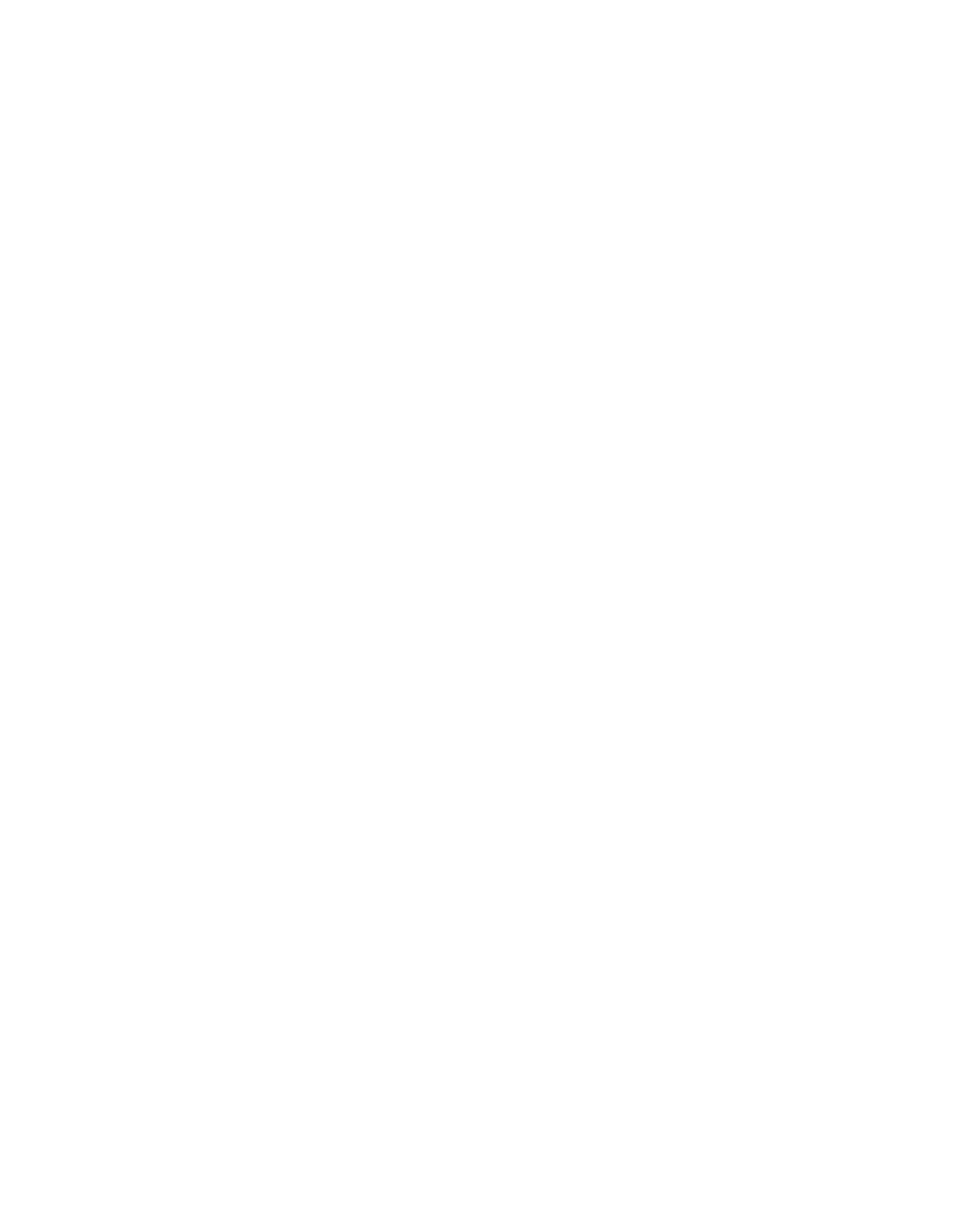| Pagado       | Comprometido % Fís. |     | $\%$<br><b>Finan</b> |
|--------------|---------------------|-----|----------------------|
|              |                     |     |                      |
| 1,168,453.62 | 3,339,693.14        |     | 25.92                |
| 601,323.10   | 0.00                |     | 111.08               |
| 172,352.88   | 0.00                |     | 150.00               |
| 9,174.01     | 0.00                |     | 100.00               |
| 3,499.00     | 0.00                |     | 100.00               |
| 276,400.03   | 669,500.05          |     | 29.22                |
| 52,410.01    | 217,917.83          |     | 19.39                |
| 15,155.39    | 75,007.55           |     | 16.81                |
| 55,749.99    | 0.00                | --- | 100.00               |
| 360,412.00   | 1,138,026.00        |     | 24.05                |
| 398,730.00   | 1,130,938.00        |     | 26.07                |
| 0.00         | 2,424,514.00        |     | 0.00                 |
| 304,504.92   | 913,514.76          |     | 25.00                |
| 25,407.05    | 117,637.05          |     | 17.76                |
| 4,338,247.69 | 16,162,681.35       |     | 21.16                |
| 56,793.32    | 353,225.26          |     | 13.85                |
| 133,282.20   | 530,294.61          |     | 20.09                |
| 793,410.11   | 2,825,237.04        |     | 21.93                |
| 0.00         | 1,014,152.39        |     | 0.00                 |
| 177,897.60   | 0.00                |     | 100.00               |

*LISTADO DE OBRAS Y PROYECTOS DEL PROGRAMA FAFM (EJERCICIO 2022) DEL 01 DE ENERO AL 31 DE MARZO DE 2022*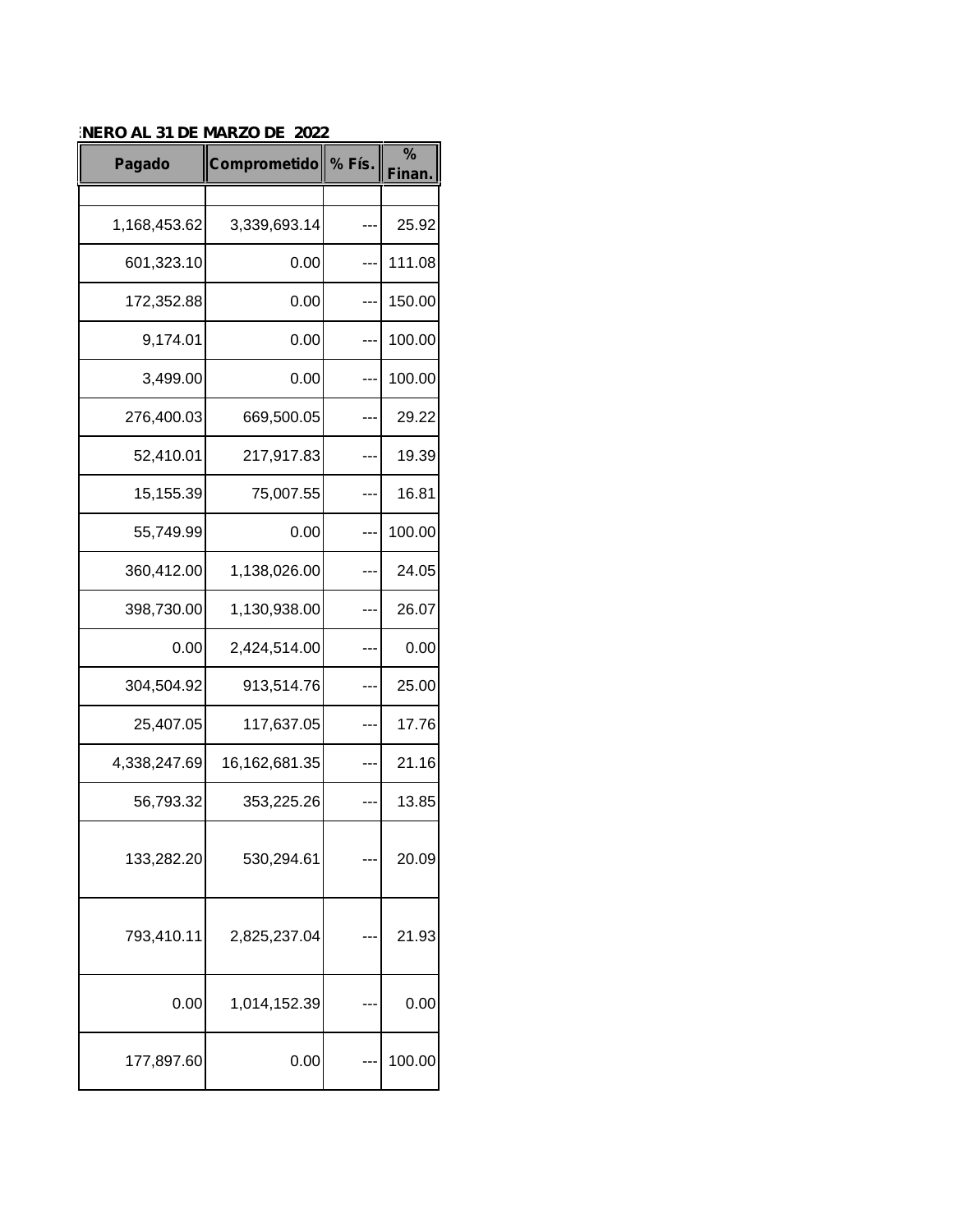| 21,170.00    | 0.00         |     | 100.00 |  |
|--------------|--------------|-----|--------|--|
| 251,340.02   | 1,186,053.56 |     | 17.49  |  |
| 1,695.72     | 11,575.82    |     | 12.78  |  |
| 1,207,800.00 | 0.00         |     | 100.00 |  |
| 303,342.00   | 0.00         |     | 100.00 |  |
| 35,264.00    | 0.00         |     | 100.00 |  |
| 0.00         | 60,030.00    |     | 0.00   |  |
| 81,988.80    | 0.00         |     | 100.00 |  |
| 393,930.00   | 1,924,410.00 | --- | 16.99  |  |
| 452.40       | 2,714.40     |     | 14.29  |  |
| 117,699.30   | 409,214.27   |     | 22.34  |  |
| 1,569.32     | 8,968.95     | --- | 14.89  |  |
| 385,667.60   | 1,197,717.03 |     | 24.36  |  |
| 403,515.30   | 1,395,843.27 |     | 22.43  |  |
| 5,057.65     | 26,610.04    |     | 15.97  |  |
| 5,366.23     | 30,620.94    |     | 14.91  |  |
| 381,630.76   | 901,062.68   |     | 29.75  |  |
| 1,046,781.28 | 3,022,390.17 | --- | 25.72  |  |
| 97,342.66    | 1,070,768.18 |     | 8.33   |  |
| 140,000.00   | 700,000.00   |     | 16.67  |  |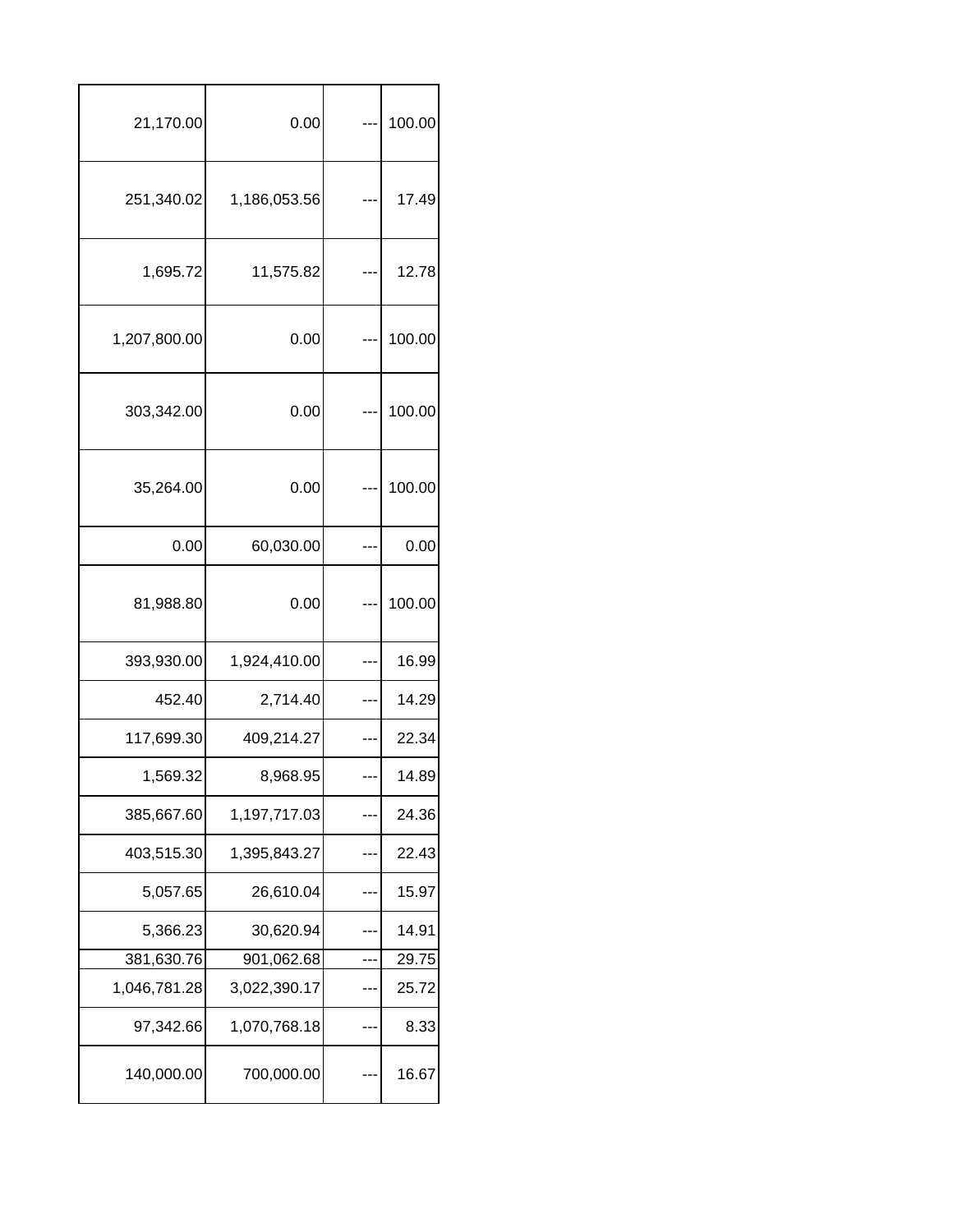| 35,000.00     | 385,000.00    | 8.33  |
|---------------|---------------|-------|
| 180,000.00    | 1,980,000.00  | 8.33  |
| 13,939.51     | 67,443.92     | 17.13 |
| 0.00          | 4,540,644.44  | 0.00  |
| 80,000.00     | 400,000.00    | 16.67 |
| 92,000.00     | 460,000.00    | 16.67 |
| 78,000.00     | 390,000.00    | 16.67 |
| 322,850.70    | 1,144,777.54  | 22.00 |
| 4,304.68      | 25,047.88     | 14.67 |
| 712,832.05    | 2,248,217.34  | 24.07 |
| 9,475.30      | 49,745.69     | 16.00 |
| 245,357.00    | 822,123.26    | 22.98 |
| 3,271.20      | 18,078.41     | 15.32 |
| 15,601,846.40 | 55,391,396.82 |       |